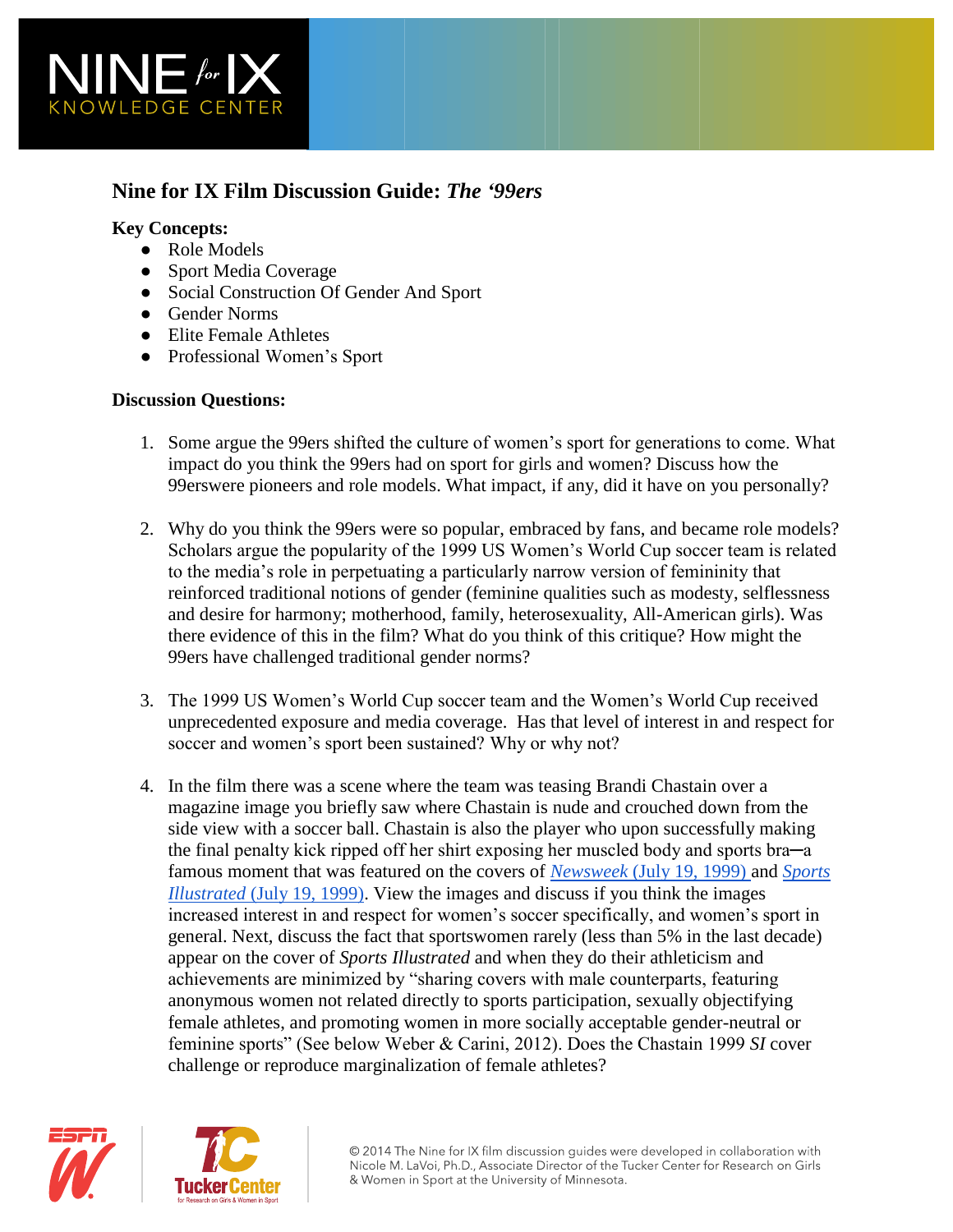

- 5. Who are some current female athlete role models? How are today's female athlete role models similar or different from the '99ers?
- 6. Can you think of examples in other sports or high profile athletes where the Key Concepts listed at the beginning of this guide are present?

## **Additional Readings:**

Carty, V. (2005). Textual Portrayals of Female Athletes: Liberation or Nuanced Forms of Patriarchy? *Frontiers: A Journal of Women Studies*, *26*(2), 132-172.

Christopherson, N., Janning, M., McConnell, E. (2002). Two kicks forward, one kick back: A content analysis of media discourses on the 1999 Women's World Cup Soccer Championship. *Sociology of Sport Journal*, 19(2),170-188.

EXCERPT FROM READING: The 1999 Women's World Cup Soccer Championship serves as a particularly good site for examining both the social construction of gender and the structure of contradiction surrounding women's role in sport and society.

Fink, J., Kane, M.J. & LaVoi, N.M. (2014). The Freedom to Choose: Elite Female Athletes' Preferred Representations within Endorsement Opportunities. *Journal of Sport Management, 28,*  207-219.

Giuliano, T. A., Turner, K. L., Lundquist, J. C., & Knight, J. L. (2007). Gender and the Selection of Public Athletic Role Models. *Journal of Sport Behavior*, *30*(2), 161-198.

Hendley, A., & Bielby, D. D. (2012). Freedom between the lines: clothing behavior and identity work among young female soccer players. *Sport, Education & Society*, *17*(4), 515-533.

Longman, J. (2001). *The girls of summer. The U.S. women's soccer team and how it changed the world*. New York: Harper Collins.

Shugart, H.A. (2003). She shoots, she scores: Mediated constructions of contemporary female athletes in coverage of the 1999 US women's soccer team. *Western Journal of Communication*, *67*(1), 1-31.

Vescio, J., Wilde, K., Crosswhite, J. J. (2005). Profiling Sport Role Models to Enhance Initiatives for Adolescent Girls in Physical Education and Sport. *European Physical Education Review,11*(2), 153-170.

Weber, J. D., Carini, R. M. (2013). Where are the female athletes in *Sports Illustrated*? A content analysis of covers (2000-2011). *International Review for the Sociology of Sport, 48*(2), 196-203.